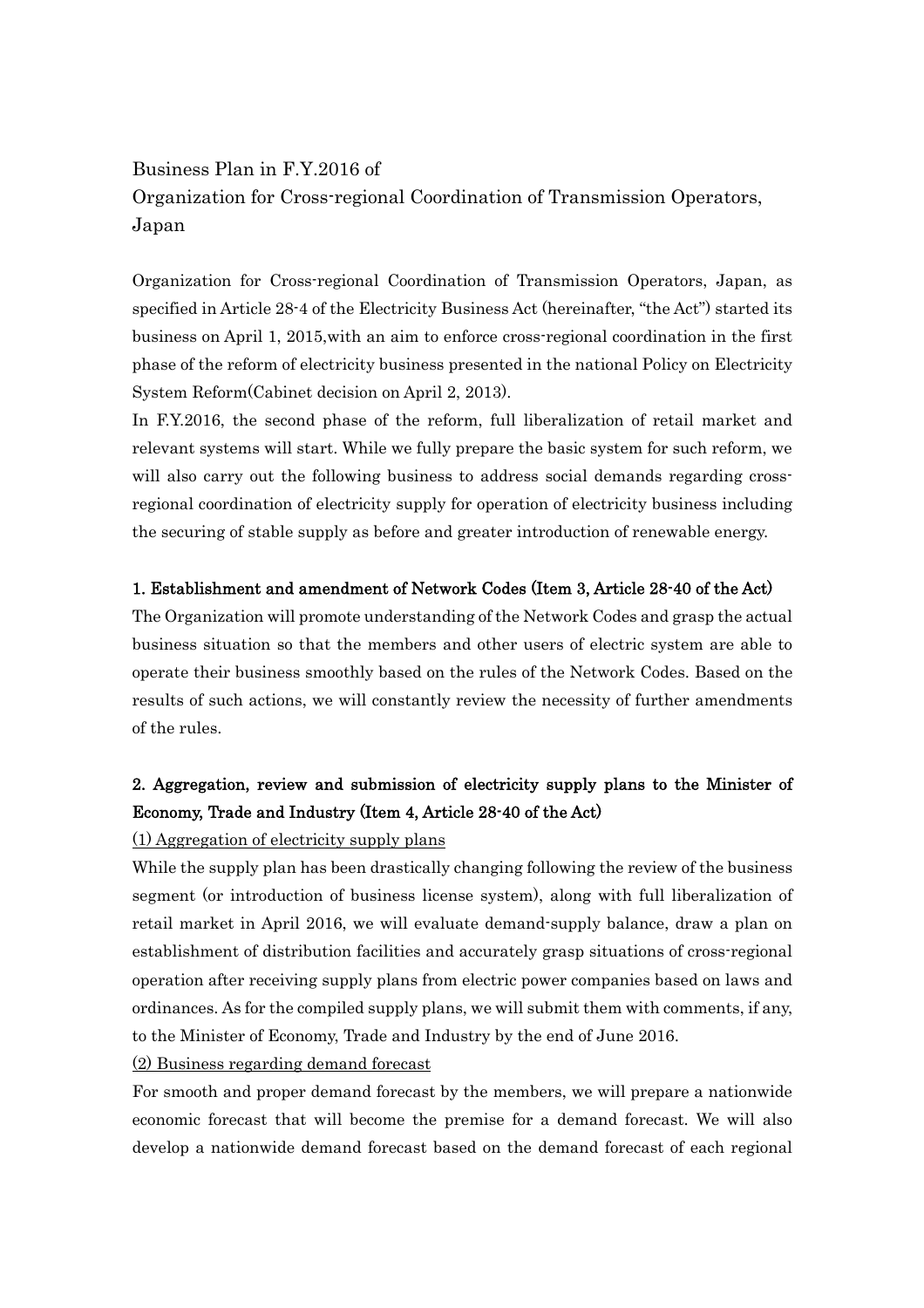service area submitted from the members who are General Transmission and Distribution Companies. As for the nationwide economic forecast, we will notify the members and publish by the end of November 2016. As for the nationwide demand forecast, we will notify the members and publish together with demand forecast of each regional service area by the end of January 2017.

# 3. Business regarding solicitation of persons who keep and operate electrical facilities for power generation through safeguard and other measures for generator procurement and regarding promotion of installment of other electrical facilities for power generation (Item 5, Article 28-40 of the Act)

We will set up a committee of intellectuals to contribute to the decision-making for the necessity of safeguard measures for generator procurement, and will conduct comprehensive reviews by considering the evaluation of demand-supply balance based on the result of aggregated supply plans, trend of potential supply capacity, degree of vitalization of electricity market, and middle-and-long term demand trend. When we find that the safeguard measures for generator procurement is deemed to be necessary as a result of the reviews, we will promote actions to secure supply capacity in accordance with the Operational Rules.

# 4. Provision of relevant information and liaise and coordination with respect to the services for electricity transmission and distribution, etc. (Item8, Article 28-40 of the Act)

[(1) Long-term development policy of cross-regional interconnection network and a

### Cross-regional network development plan

With the object of cross-regional coordination of electricity, the Organization will proceed with drawing-up of the long-term development policy of the cross-regional interconnection network and a cross-regional network development plan to achieve its progressive functions for establishment of rational facilities for future cross-regional interconnection network. In order to implement such an object, we will continuously review the plans in Cross-regional Network Development Committee

For drawing up the long-term policy of the cross-regional interconnection network, we have compiled the standard guidelines that specify the directions of the drawing-up of the long term guideline in F.Y.2015 for the drawing-up of the long term guideline (long term policy of the cross-regional network), which specifies the directions of development and updating of the nationwide cross-regional interconnection network. In F.Y.2016, we will continuously proceed with reviewing along with the compiled direction, while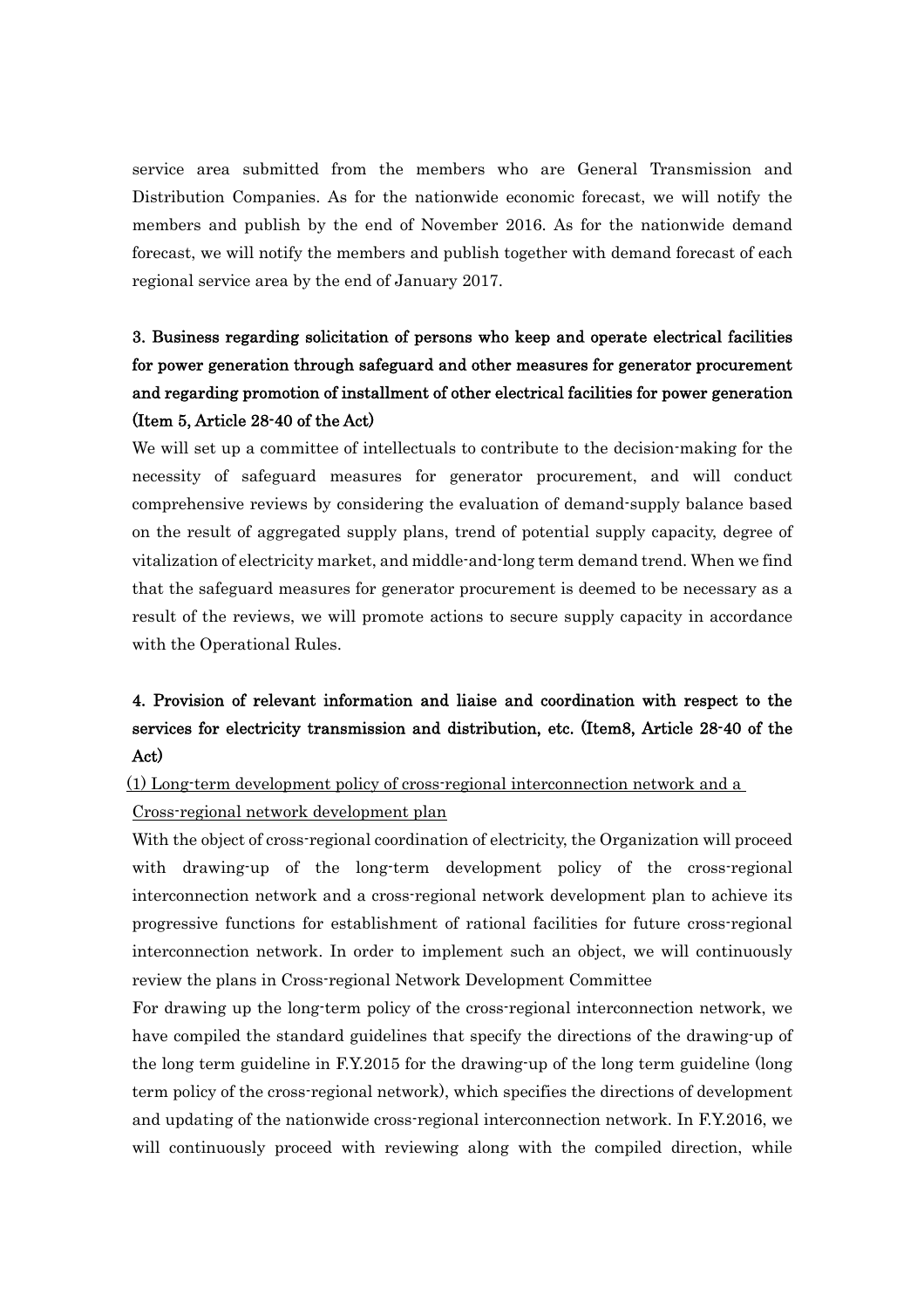considering the middle-and-long term forecasts of demand and supply, new generating facilities installation plans, integration of renewable energies, and information on aging of existing facilities by aiming at completion of the drawing-up of the long-term policy of the cross-regional network within this year.

#### (2) Reception of network access

We will be open to applications of preliminary system impact study and system impact study from anyone who seek for network interconnection with generators, and properly confirm, verify, and report the results of study from its neutral position where we have no interest with the relevant business entities. When we conduct business, we will respond thoroughly to the applicants for network interconnection, provide adequate information, and improve network access business with the general transmission and distribution companies.

In addition to that, we will promote smooth procedures under which several applicants for network interconnection will share construction expenditures to enhance the network (a process of solicitation for connection of generation facilities) for ensuring compatibility between the reduction of the cost burden on the applicants for network interconnection and establishment of efficient facilities.

Furthermore, we will proceed with preparation of application summary of smooth business operations for application process of network interconnection upon replacement of large generators.

#### (3) Review of the Balancing Capacity

We will continuously review the Balancing Capacity necessary to adjust the balance between supply and demand, and the control of the frequency, which has not been reviewed for a long time. In particular, we will collect and analyze data on the actual imbalance between demand and supply due to errors in the demand forecast and of forecasts of output from renewable energy sources, while considering the change of situations, such as full liberalization of retail market and increases in renewable energy integration and the measures to respond to major disasters and rare accidents, so as to reveal the necessary amount of the Balancing Capacity.

(4) Management of interconnection lines between regions

To promote cross-regional coordination of electricity, we will manage the interconnection lines between regions, including management of liaison and coordination related to cross-regional electricity trading, securing of transfer capability for a long term, and congestion management.

As for the Total Transfer Capability and the Margin of interconnection lines, we will calculate and publish them based on the results of discussions at the working group held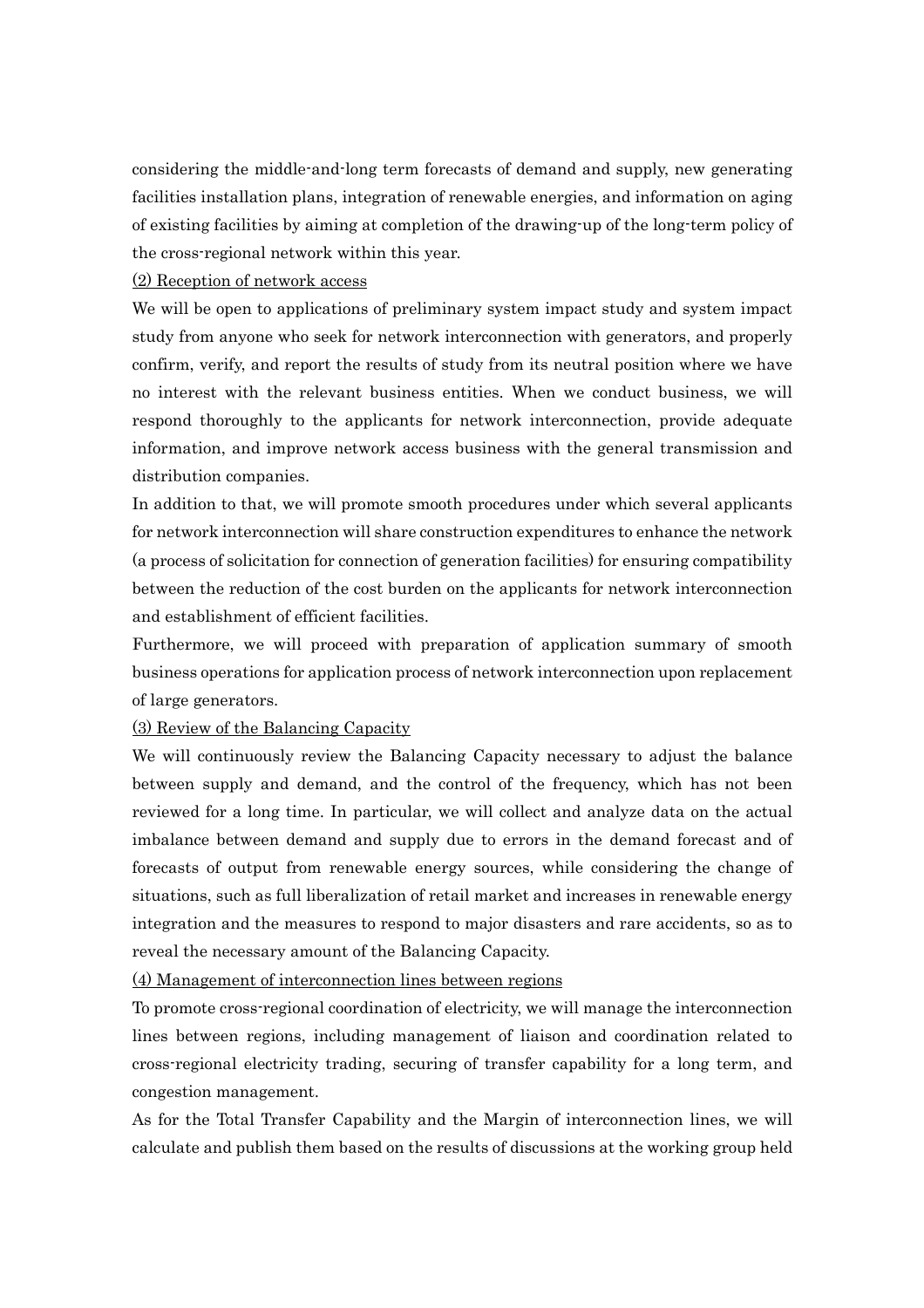by secretariat and of the collected opinions. As for a contract regarding a long-term capacity securing for interconnection lines certified in the previous fiscal year and as for a utilization plan of interconnection lines, we will examine the validity of them and will improve awareness of each of the companies on proper utilization of interconnection lines by notifying them of differences between the plans and actual situations and issue the necessary instructions. Furthermore, we will improve effectiveness of business and convenience for the network users by utilizing the newly introduced cross-regional organization system.

### (5) Coordination of maintenance work plans

We will coordinate plans on maintenance work of transmission, distribution and generation facilities that members submit to carry out work, such as inspection and maintenance (hereinafter "maintenance work plans")and compile the plans for maintenance work on cross-regional interconnection network.

For coordination and compiling of the plans, we will utilize the newly introduced crossregional organization system and share information with relevant companies, and will also cooperate properly with General Transmission and Distribution Companies that maintain and operate the network and users of interconnection lines while considering the maintenance of electric facilities, security of workers, and other matters provided in the Network Codes.

#### (6) Supplier switching support for users

We will operate and maintain the supplier switching support system to facilitate procedures for changes in the network service contracts between Retail Company and General Transmission and Distribution Companies.

By succeeding the result of the working group for support system for switching established after inauguration of the cross-regional organization, we will regularly hold an Officials Meeting on Operation of the Switching Support System (provisional name) to review the points to be improved in respect of operation of the system to be operated from the start of full liberalization of retail market, and its additional functions and operating rules and will publish the result of summary of the discussion at the meeting. (7) Support for utilization of information communication technology

We will conduct necessary reviews on the standard specification for mutual data exchange among network users or with the Organization utilizing the information technology by considering the business situations of companies. We will also review the above mentioned standard specification as needed, based on contents of The Basic Policy of Critical Information Infrastructure Protection, and will encourage actions by members by conducting activities for dissemination and enlightenment and by providing members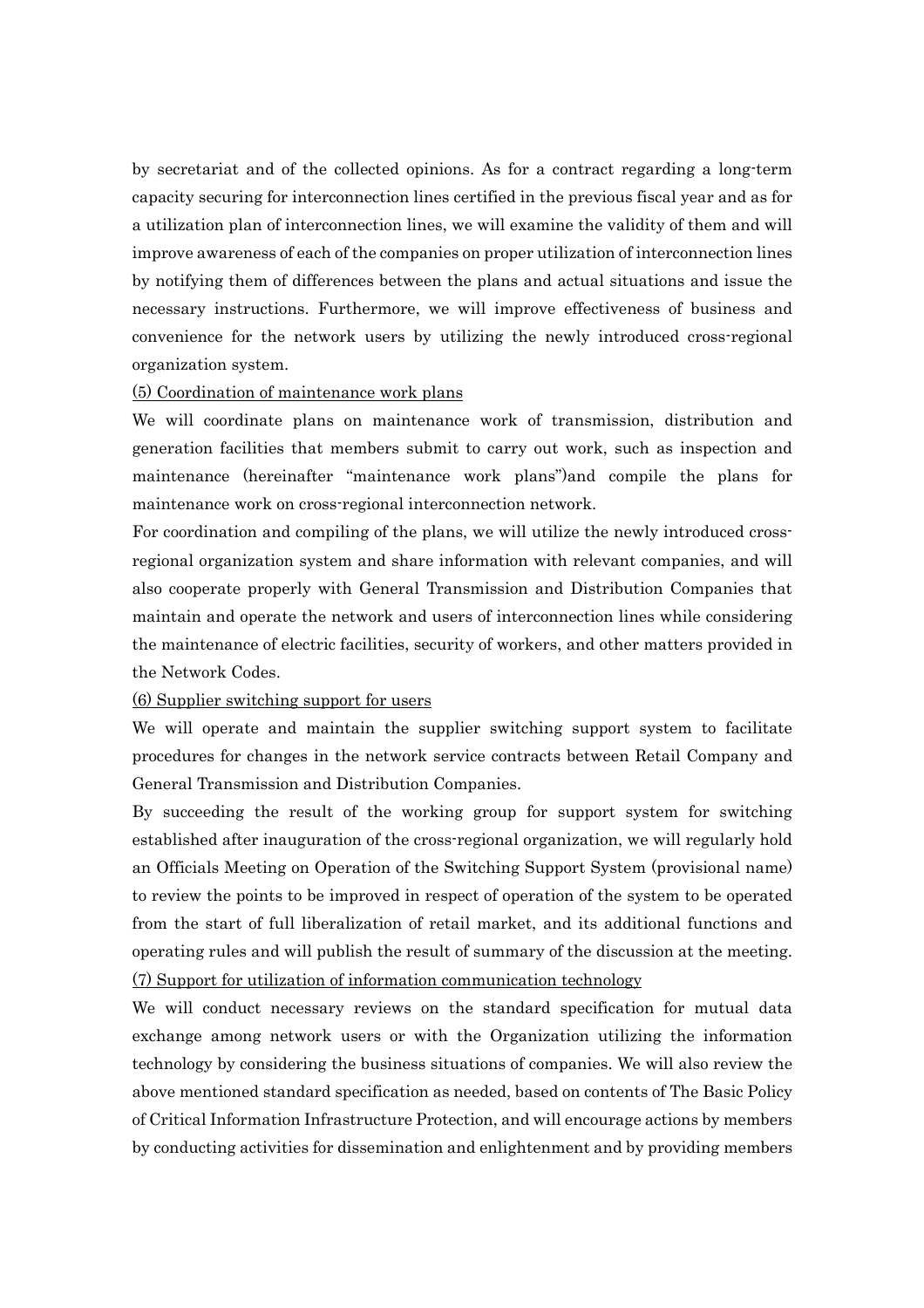with information about the vulnerability of the information system in respect of information leaks and damage from cyber-attacks outside the Organization in a timely manner so that members can implement proper cyber-security measures.

#### (8) Network Information Disclosure

In accordance with the Guidelines on Network Information Disclosure defined by the Government, we will publish information on interconnection lines between regions and nationwide supply and demand of electricity of its internet website to secure transparency of grid operation.

We also enrich the contents to be published with the newly introduced cross-regional organization system which enables collection of detailed information on the crossregional interconnection network.

(9) Improvement of business quality

We will make efforts to improve the quality of business related to drawing-up of a crossregional network development plan, verification of inspection results of network access, management of interconnection lines among regions, and others through analysis of power flows conducted by ourselves with simulation analysis tool.

(10) Smooth implementation of system development

We will make efforts to stably operate the cross-regional organization system and the switching support system and proceed with preparation for any changes of the systems so as to respond to the system changes from the following fiscal year without delay.

## 5. Monitoring of demand and supply situation of electricity (Item 1, Article 28-40 of the Act)

We will monitor the situations of supply and demand of electricity related to electricity business by members based on the various plans submitted by members through the cross-regional organization system and data regarding demand in each regional service area and power flow and supply capacity of interconnection lines (including situations of operation and suspension of main power plants). To respond to the full operation of the cross-regional organization system and to coordinate more closely with relative companies such as General Transmission and Distribution Companies, we will increase the number of staff on duty at the cross-regional operation center from two to four for each group.

### 6. Instructions to members when supply and demand situations become worse (Item 2, Article 28-40 of the Act)

To secure a stable supply even in cases of disasters and problems with the power supply,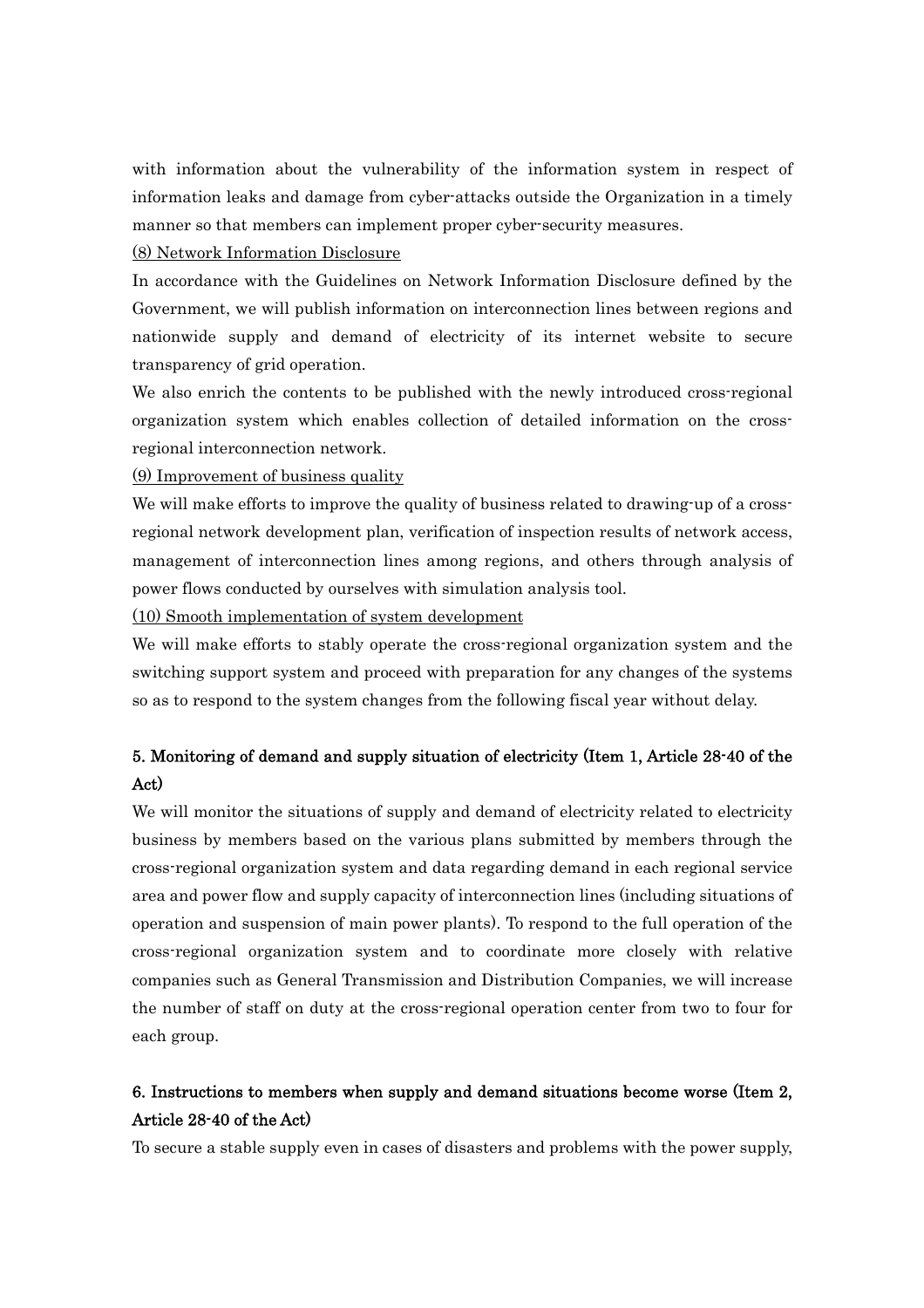we give instructions to the members necessary for improvement of the situation of demand and supply of electricity, if demand and supply situations of the members became or might become worse.

For issuing instructions, we will develop a business flow by considering the fact that new Generation Companies will be members and that the an hour-ahead market will open at JEPX after introduction of business license system and will respond immediately by utilizing the cross-regional organization system.

When the ability to reduce power supply in the regional service area becomes insufficient due to greater integration of renewable energy or other reasons, and when the General Transmission and Distribution Companies restrain the output of renewable energy, we will conduct post-verification whether such restrain was appropriate and publish the result.

### 7. Handling of complaints or inquiries from the electricity supply companies and conflict resolution (Item 7, Article 28-40 of the Act)

(1) Handling of complaints or inquiries

When we receive complaints or inquiries regarding our business operation, such as transmission and distribution of electricity from electricity supply companies, we take initial steps of giving responses according to the contents of complaints or inquiries without delay.

If such complaints or inquiries are not dissolved with the initial steps and further measures are needed, we will take the necessary measures of mediation of reconciliation (mediation and arbitration) and giving instructions or warnings to electricity supply companies and will strive to settle the problems.

We also compile, investigate, and verify the contents of complaints and inquiries on a regular basis and publish to disseminate the results on its website so as to promote business improvement of members and other network users according to rules, such as Network Codes.

### (2) Conflict resolution

To resolve conflicts between electricity supply companies regarding the electricity transmission and distribution business, approved as a dispute resolution institution based on the Act on Promotion of Use of Alternative Dispute Resolution (Act no. 151, 2004), we mediate reconciliation (mediation and arbitration ) by establishing a conflict resolution panel comprised of academic experts and lawyers other than personnel of the Organization.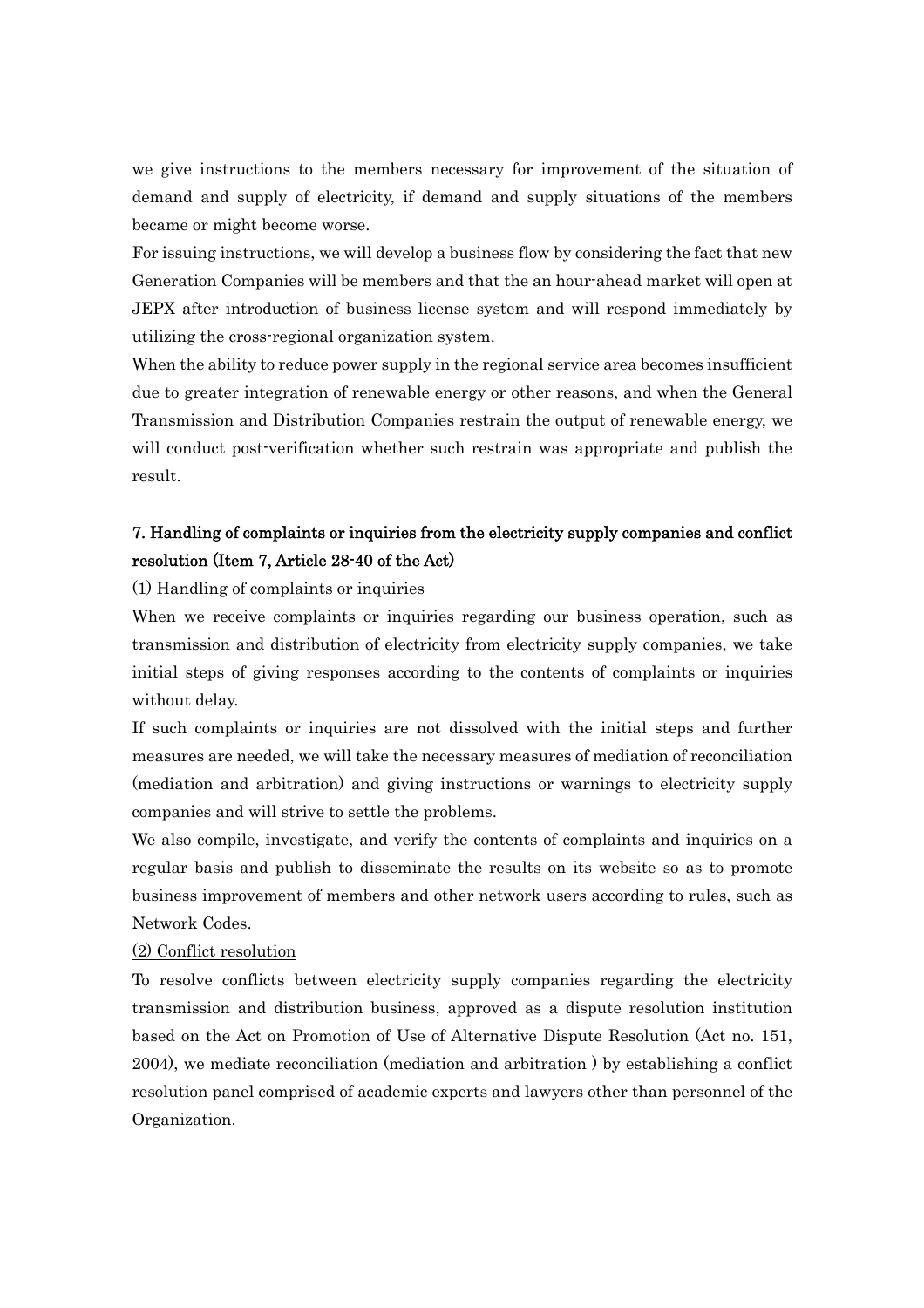### 8. Instructions and recommendation for electricity supply companies (Item 6, Article 28- 40 of the Act)

We give instructions or make recommendations to electricity supply companies when it is necessary to secure smooth conduct of business such as transmission and distribution or stable supply of electricity according to the Operational Rules.

### 9. Ancillary business to aforementioned Item 1 to 8 (Item 9, Article 28-40 of the Act)

### (1) Preparation and publication of reports

According to the Operational Rules, we compile and publish reports on the forecast and agenda of the mid- and long-term demand and supply of electricity and network development (including forecasted mitigation of constraints on network interconnection with power generation facilities) based on performance up to the preceding year in respect of the demand and supply of electricity (frequency fluctuation, voltage fluctuation, supply disturbances, and risk factors of each supply area), actual network utilization, and network access.

### (2) Investigation and research

The Organization conducts investigations of matters contributing to the review of the Committee on Reserve Margin and the Cross-Regional Network Development Committee, investigations to respond to the changes of system along with three-phase reform, and investigations and research on technical trends on national and international electricity business, system policy, risk analysis of demand, and supply of electricity.

### (3) Response to disasters, etc.

In an emergency, such as when significant damages are caused to electric facilities due to major natural disasters and other equivalent reasons, we will establish an emergency contact system and structures against disasters, issue the necessary information to the Government or other relevant institutions based on an operational plan for disaster prevention as a designated public corporation based on the Basic Act on Disaster Control Measures so that the members can tackle cooperated restoration and other work, and provide emergency response training more than once a year with the cooperation of members and relevant institutions.

We will also continuously review the necessity of revision of the Business Continuity Plan (BCP) to enhance effectiveness of the plan according to the cabinet's Business Continuity Guidelines in preparation for a case where the headquarters of the Organization is damaged by disasters.

Furthermore, we will take the necessary measures based on each developed business